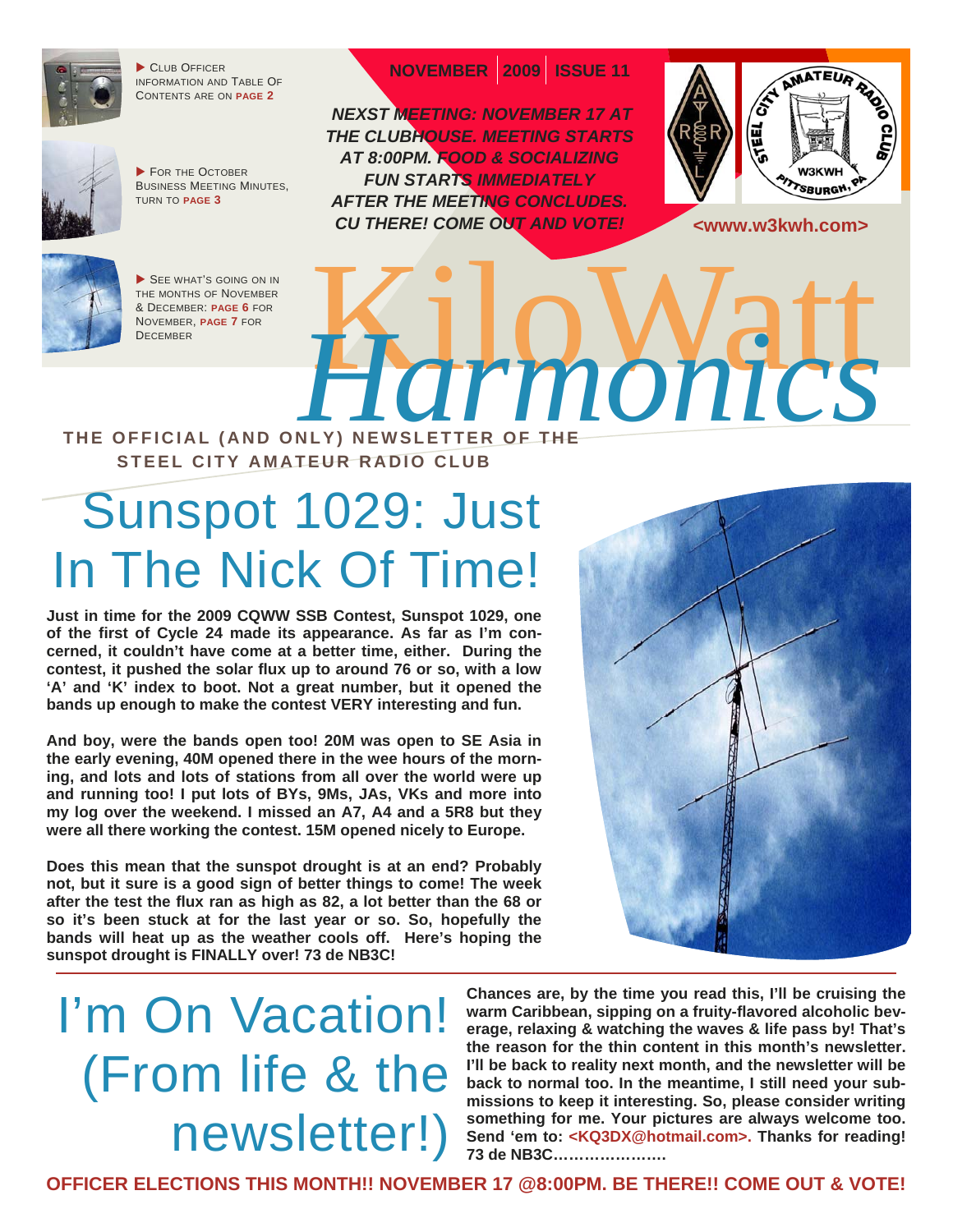<span id="page-1-0"></span>

*Deadline for newsletter submissions is the Friday before the 2nd Tuesday of the month.* 

### **Club & Officer Info/Table Of Contents**

**Officers of The Steel City Amateur Radio Club:** 

**President: Robert Lenfestey, WB3HDI (412)-276-5106 <WB3HDI@w3kwh.com>** 

> **VP: Michael Sapp, WA3TTS (412) 364-2740**

**Treasurer: Walt Adkins, KA3YNO (412) 276-0825** 

**Recording Secretary: Joe Mielnicki, WA3FWA (412) 922-6340** 

**Corresponding Secretary: Sue Rakiecz, KA3JKS (412) 243-3061** 

**License Trustee: Karl Pastorak, WA3VXJ (412) 429-8055** 

**Ye Olde Editor: Greg Babin, NB3C <KQ3DX@hotmail.com>**

#### **INSIDE THIS ISSUE: (CLICK ON AN ARTICLE TO READ IT)**

**[October Business Meeting](#page-2-0)  Minutes…..Pg 3 [Bum Of The Month de](#page-3-0) WB3CRC…...Pg 4 [Interested In VHF/UHF?...Pg 5](#page-4-0)  [SET 2009: Yes, We Did That….Pg 5](#page-4-0) [November Calendar…..Pg 6](#page-5-0)  [December Calendar…...Pg 7](#page-6-0)** 







**November 2009**  ©**2009, The Steel City Amateur Radio Club** 

**Edited by Greg Babin, NB3C** 

**'KiloWatt Harmonics' is published monthly for the members of the Steel City Amateur Radio Club.** 

**All contributions are welcome at: <KQ3DX@hotmail.com>** 

**Reprints/quotes permitted provided credit is given to original author and the Steel City Amateur Radio Club.** 

**SCARC is a not-for-profit organization as defined under IRS Rules & Regulations section 501 (C) (3)** 

**The Steel City Amateur Radio Club is an ARRL-Affiliated organization.** 

**The Steel City Amateur Radio Club (412) 787-0777 2M Repeater: 147.030/147.630MHz (PL 123.0) 70cm Repeater: 444.450/449.450MHz (PL 103.5) WA3TTS Beacon: 144.300MHz (CW) WA3TTS Beacon: 50.070MHz (CW) 1/2 w ERP ATV Repeater: 426.250MHz (Currently off-line.) 1296MHz Beacon: 1296.269MHz (CW) 1W**

*AND I COULDN'T HAVE PRODUCED THIS NEWSLETTER WITHOUT THE HELP OF THESE FINE PEOPLE: WA3FWA, WA3TTS, KA3MSE, WB3CRC, ARRL. THANKS ALL, FOR YOUR EFFORTS. 73 DE NB3C ET AL!*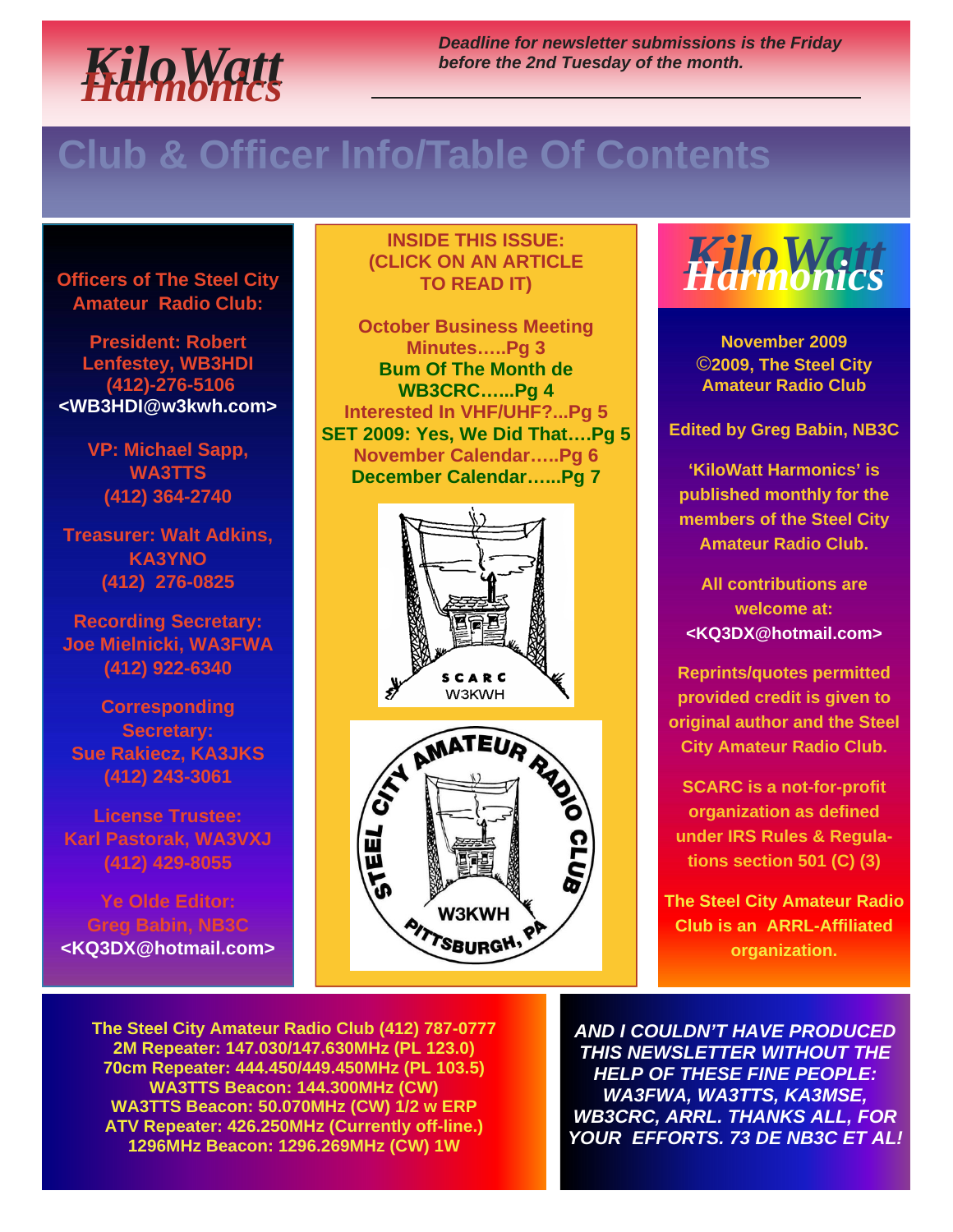<span id="page-2-0"></span>

### **Business Meeting Minutes: October 2009**

**The meeting was conducted by the President WB3HDI, Bob at 8 PM. The Pledge of Allegiance was recited and was followed by a Moment of Silence for our Silent Keys. The Roll Call was answered by 27 members and 5 guests. The minutes of the Sept. meeting was accepted as published in the Oct. newsletter. The Treasurer's report was given by Treasurer KA3YNO, Walt and was accepted by the membership.** 

#### **Committee Reports:**

**Clubhouse: WA3VXJ, Karl prepped the clubhouse for tonight's meeting and WB3HDI, Bob reported minor vandalism to the exterior of the of the clubhouse and the generator shed to the police.** 

**Technical: WA3TTS, Mike reported that he found and fixed a short in the jumper connector to the patch panel which was intermittently halting operation of the TS-2000 during the PA QSO Party. Mike described his operation from Blue Knob that netted a 160-mile contact with a ¼ watt on 10 GHz.** 

**Contest: The up to date PA QSO club score is 98,750 points to which will be added 121,350 from W3BC, Joe who worked from Jefferson County. The CQWW SSB contest is this weekend. Karl worked K4M, Midway Island from the club station.**  SBURGH<sup>,</sup>

**Membership: WA3BKD, Art has 2 applicants, neither of which is in attendance.** 

**Newsletter: NB3C, Greg set an Oct. 31 deadline for Nov. newsletter submissions due to his upcoming vacation.** 

**Public Service: KA3MSE, Lloyd will run the public service net next Wed. and will work the SET from the club station on Sat. 10/31. W3YJ, Harry is the new SM replacing KA3VXM, Kathy. She and OM WA3PYU, Mike had been running most of the public service events in the past.** 

**Ways and Means: WA3FWA, Joe will run the 50/50 raffle after the meeting which will include 2 Hamfest tickets donated by WACOM, and collect any outgoing QSL cards for the bureau.** 

**Volunteer Exams: AI3J, Mark said that the next session is scheduled for Mon. Dec. 14.** 

**Old Business N3EQP, John will acquire a new RSGB 6 meter handbook for the club library. He pointed out that ARRL books are cheaper through Amazon than buying from the League!** 

**New Business: Art indicated that the same officers will run again for 2010 but nominations from the floor will be taken at the next meeting when the election will be held. Art wants to make the first improvements to the clubhouse during the coming winter. These would exclude any technical items such as radios and antennas. Bob reported that the equipment insurance premium has increased due to an updated inventory. W3SVJ, Nate will explore security systems for the clubhouse which may reduce the insurance premium.** 

**Good of the Order: WA3TTS Mike is donating 2 books to the club library. N3EQP, John is donating a WX station to the club.**  W3KWH

**Motion to Adjourn: by KA3MSE, Lloyd.** 

**50/50 raffle: won by KB3GMN, Carol. She also won 1 of the WACOM tickets and NB3C, Greg won the other ticket. Minutes submitted by Recording Secretary WA3FWA, Joe.** 



**Our next business meeting will be held on November 17 at 8PM. CU @ the Clubhouse!! ELECTION TIME!**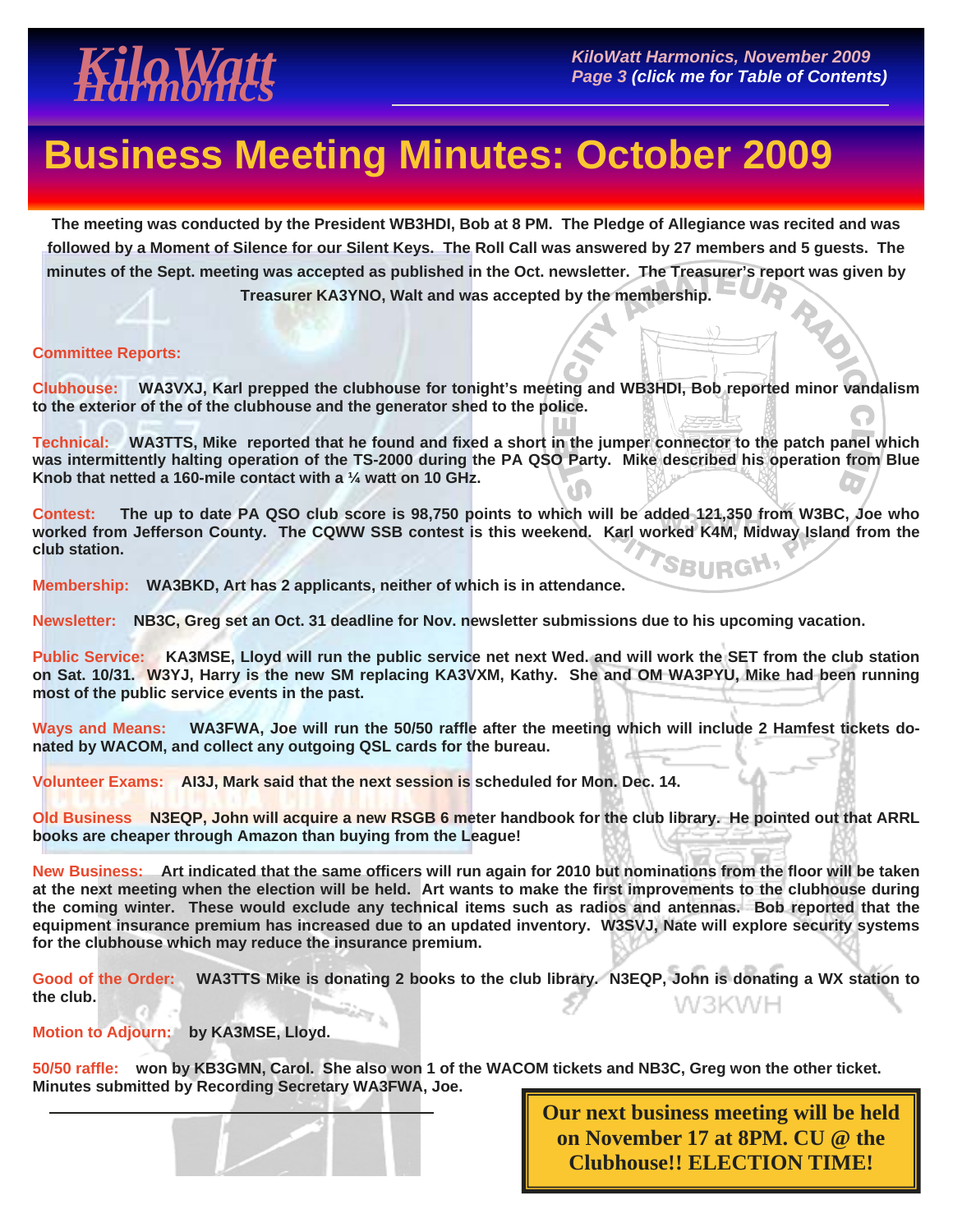## <span id="page-3-0"></span> **Bum-Of-The-Month Report de WB3CRC….**

**Today, October 12, 2009 was the 333rd get-to-gather of the Bum Of The Month group. This all started in January of 1982 by a few ham guys like Tony, Ed, Roy and Herb that thought it would be nice to "break bread" with fellow hams once a month.** 

**Originally everyone who attended had to buy a one-dollar ticket to a 50-50 raffle for half of the pot, and the other half went into the "kitty" and was used each December for a banquet type party for the "gang". Herb, WB3EHR was the official treasurer and took care of collecting and making the arrangements for the party. This was held until into the 1990's until we had more people come to the Christmas party then attended the monthly get-togethers and the "kitty" didn't have enough money to provide for the increased number of guests. Here are still some from the beginning years that come such as myself, Dale WB3CRC and Nate W3SVJ, to name a couple, that come and 'break bread" each month and enjoy the camaraderie of the bunch.** 



**This picture was taken at the Oct. 12th gathering with eleven in attendance. From left to right is: Brian K9VKY, Lloyd KA3MSE, Bob WA3BTU, Joe WB3LBX, Wayne WT3P, Al K3YUB, Bob N3LWP, Nate W3VSJ, Bruce N3GHI, Jack KA3HDM, and Dale WB3CRC.** 

**There has been a change of leadership in ARES. Harry Bloomberg has assumed duties as the Allegheny County Emergency Coordinator.** 

**If you are a member of ARES and your card has a date that is less than one year old, it is still valid. If it is dated greater than one year or if it is not dated then it is invalid. Harry is procuring replacement cards. Harry's email address is: <w3yj@arrl.net>**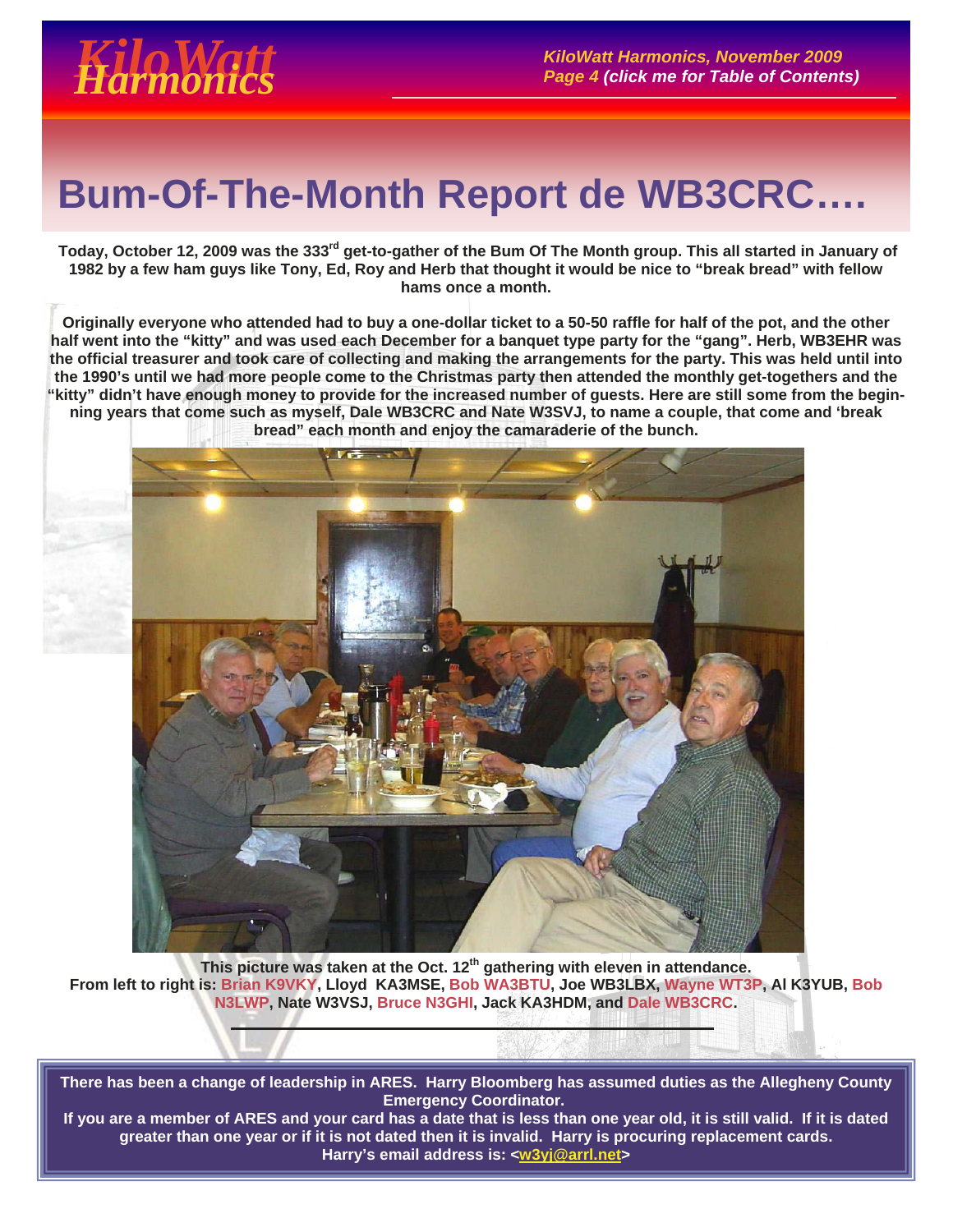## <span id="page-4-0"></span>**Interested In The VHF/UHF Bands?..**

 **I'd like you and everyone in Steel City ARC, plus any other V/UHF'ers in your entire region to know what we've been doing over here in SE WI and the Great Lakes region.** 

**222 TUESDAYS are well underway. N8WNA EN82 and KC8QAE EN91 got the 222 activity restarted this summer. Then QAE asked me if I'd spread the word. So I am. No reason 222 Tuesday can't become a nationwide deal. Only obstacle is apathy and hams not spreading the word. I am encouraging \*everyone\* with 1.25m to get on/near 222.100 SSB and 223.5 FM any Tuesday that is convenient. This is not a net, nor is there a focused geographical region. You get on, call CQ, swing your beams and look around. Do this from roughly 8-10pm (eastern) and see what happens. WB4NKM in EM87, just on the VA side of the KY/VA line really perked things up last Tuesday. He worked both N8WNA and KC8QAE and handed them a new grid.** 

**On WED NIGHTS I run long-range nets on 144.240 and 144.250. I'm not worried about whether I can specifically work a W PA station. Instead, I hope that VHF'ers in your area at least know about the MI/OH/IN activity to the west. I don't know about your area, but we don't have nearly enough activity on the bands. That's the whole reason I do these nets: to create activity in my region that will hopefully spread to other areas. We lose veteran ops because we don't have enough activity. We don't keep new ones because we don't have enough activity. This is a curable condition. I'm seeing big improvement in SE WI and NE IL. I want more VHF'ers everywhere, so that's why I contact clubs/ops outside of my immediate area.** 

Best way to keep up with what's going on is my website. <http://www.kc9bqa.com>. It's a V/UHF newspaper for a **wide region. Read the newspaper a few times a week and you're up to speed with what we're doing.** 

Last thing -- we have been encouraging the use of the <www.on4kst.com> 144/432 MHz chat room during these **222 Tuesdays and the 144.240 and 144.250 nets on Wed's. It beats the dxworld.com prop loggers hands-down. The ability to see in real-time who all is in the room, ready to play radio with a purpose is very exciting. Much easier to get guys to swing a beam your way, to QSY, if you can simply type a message to them in real-time. The on4kst.com chat is the same deal that 1000's of USA/VE hams have been using for 6m for years. It's now time to put it to use for 144, 222 and 432.** 

**Thanks for your time and spread this info to those who will enjoy the activity. If I can help in any way, just ask.** 

**73, Todd, KC9BQA EN63ao, 40 N of Milwaukee** 

**YE OLDE EDITOR'S NOTE: Many thanks to Mike, WA3TTS for passing this on. If you're interested in VHF & UHF work, this is worth looking into. Thanks for reading! 73 de NB3C** 

**There were five members working at the club. John N3EQP worked VHF/UHF phone and digital. He checked us into the phone control frequency on the 09 repeater. He also established and maintained our connection to the UHF digital repeater. John K3JHT ran the HF band. He checked us in and maintained our connection with the NTS 80 Meter Phone Net. John (EQP) received two messages from the digital system but we were only able to relay one, because the second message was over the twenty five word limit of the NTS and was returned to the originator. Lloyd KA3MSE and Nat W3SVJ served as runners between the two rooms. Nat also brought doughnuts and made coffee. Joe WA3FWA joined us in progress and served as support. After the SET was secured, a debriefing session was held at Skyview. Harry Bloomberg and Dave Kleber were pleased that SCARC was willing to participate. We were the only relay between VHF/UHF digital and HF phone. Larry Keller the new Section Emergency Coordinator also thanked us for participating**

SET 2009: Yes, We Did That………  $1 < < < < < < < < < <$ 

**Tnx to Lloyd, KA3MSE, for sending this into me.**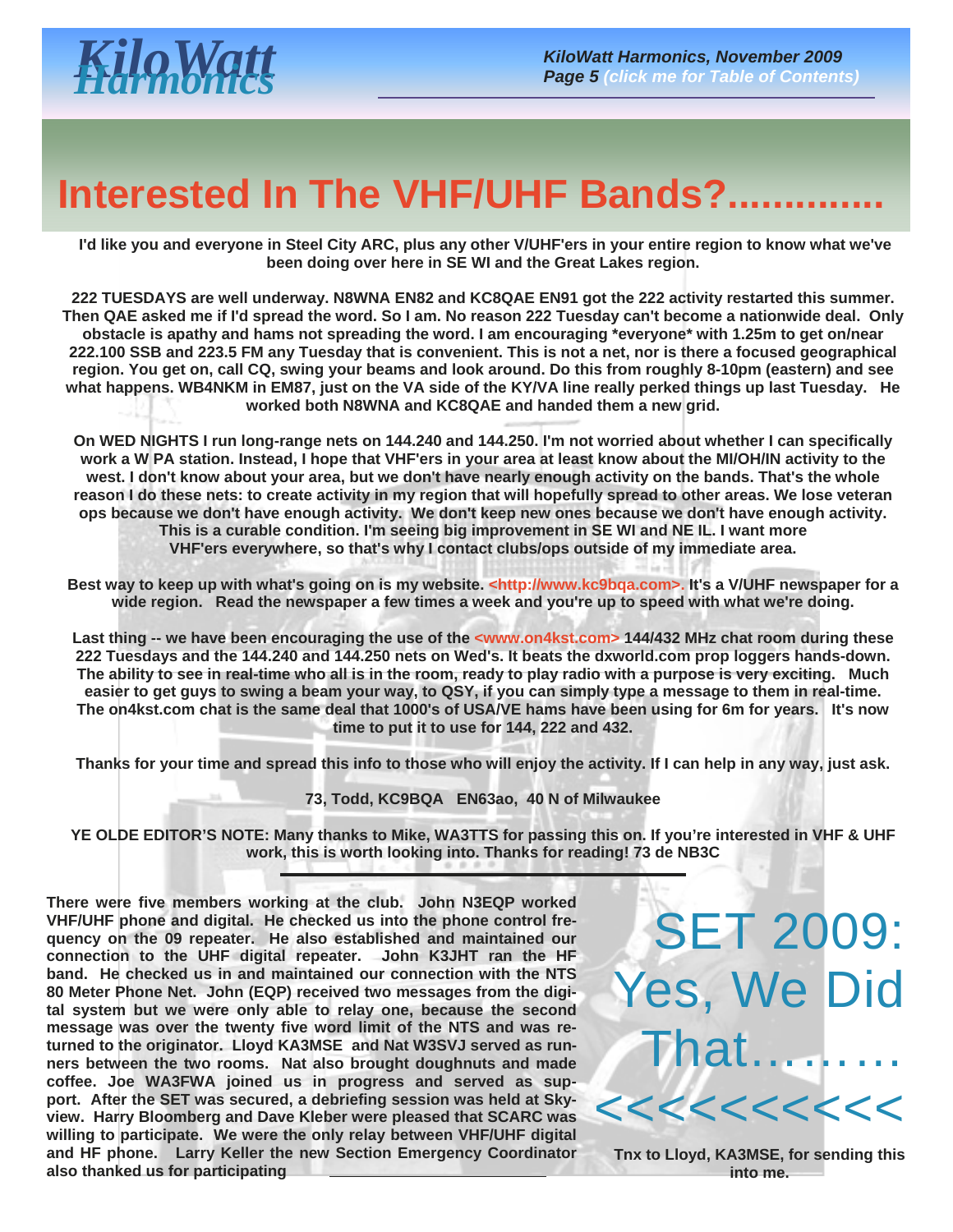<span id="page-5-0"></span>October 2009 S MT WT F S123 4 5 6 7 8 9 10 11 12 13 14 15 16 17 18 19 20 21 22 23 24 25 26 27 28 29 30 31

### **November 2009**

**The Steel City ARC Monthly Contest/Event Planner**

December 2009 S MT WT F S $5\overline{5}$ 12345 6 7 8 9 10 11 12 13 14 15 16 17 18 19 20 21 22 23 24 25 26 27 28 29 30 31

| <b>Sunday</b>                                                                                                                                                                       | <b>Monday</b>                                                            | <b>Tuesday</b>                                                                                              | <b>Wednesday</b>                                                                                                              | <b>Thursday</b>                                                                           | <b>Friday</b>                             | <b>Saturday</b>                                                                                                                                                                          |
|-------------------------------------------------------------------------------------------------------------------------------------------------------------------------------------|--------------------------------------------------------------------------|-------------------------------------------------------------------------------------------------------------|-------------------------------------------------------------------------------------------------------------------------------|-------------------------------------------------------------------------------------------|-------------------------------------------|------------------------------------------------------------------------------------------------------------------------------------------------------------------------------------------|
|                                                                                                                                                                                     | $\overline{2}$                                                           | 3                                                                                                           |                                                                                                                               | 5                                                                                         | 6                                         |                                                                                                                                                                                          |
| <b>BEGIN EASTERN</b><br><b>STANDARD TIME</b><br><b>WACOM HAMFEST (last</b><br>one this year!)<br><b>WASH 2M Net</b><br><b>High-Speed CW Club</b><br>Contest                         | <b>Breezeshooters Net</b><br><b>GPVHF Society Meeting</b>                | <b>WACOM 2M Net</b><br><b>WACOM 10M Net</b><br><b>ARS Spartan Sprint</b><br><b>Skyview Business Meeting</b> | <b>SCARC Social Nite</b><br>Alleg Co. ARES Net<br><b>WACOM YL Net</b>                                                         | <b>SkyView 2M Net</b><br><b>NCCC Sprint</b><br><b>WACOM Meeting</b>                       | <b>NCCC Sprint</b>                        | <b>ARRL CW Sweepstakes</b><br><b>Ukrainian DX Contest</b><br><b>ARRL EME Test</b><br><b>IPARC CW Test</b>                                                                                |
| 8                                                                                                                                                                                   | 9                                                                        | $\overline{10}$                                                                                             | 11                                                                                                                            | $\overline{12}$                                                                           | 13                                        | 14                                                                                                                                                                                       |
| <b>WASH 2M Net</b><br><b>ARRL CW Sweepstakes</b><br><b>Ukrainian DX Contest</b><br><b>ARRL EME Test</b><br><b>IPARC SSB Test</b><br><b>DARC 10M Digi Test</b>                       | <b>Breezeshooters Net</b>                                                | <b>WACOM 2M Net</b><br><b>WACOM 10M Net</b>                                                                 | <b>SCARC Social Nite</b><br>Alleg Co. ARES Net<br><b>NHARC Meeting</b><br><b>WACOM YL Net</b>                                 | <b>SkvView 2M Net</b><br><b>WASH Meeting</b><br><b>RSGB 80M Club Sprint</b><br><b>SSB</b> | <b>NCCC Sprint</b>                        | <b>WAE DX RTTY Test</b><br><b>KY QSO Party</b><br>OK/OM DX CW Test<br><b>CQ-WE Test</b><br><b>JIDX Phone Test</b>                                                                        |
| $\overline{15}$                                                                                                                                                                     | 16                                                                       | $\overline{17}$                                                                                             | $\overline{18}$                                                                                                               | $\overline{19}$                                                                           | $\overline{20}$                           | $\overline{21}$                                                                                                                                                                          |
| <b>WAE DX RTTY Test</b><br><b>WASH 2M Net</b><br><b>KY QSO Party</b><br>OK/OM DX CW Test<br><b>CQ-WE Test</b><br><b>JIDX Phone Test</b>                                             | <b>Breezeshooters Net</b><br><b>Run For The Bacon QRP</b><br><b>Test</b> | <b>SCARC Business Meeting</b><br><b>WACOM 2M Net</b><br><b>WACOM 10M Net</b>                                | Alleg Co. ARES Net<br><b>WACOM YL Net</b>                                                                                     | <b>SkyView 2M Net</b><br><b>NAQCC Straight Key/Bug</b><br><b>Sprint</b>                   | <b>NCCC Sprint</b><br>YO Int'l PSK31 Test | <b>ARRL SSB Sweepstakes</b><br>All-Austria 160M Test<br><b>RSGB 160M CW Test</b><br><b>LZ DX Contest</b><br><b>SARL Field Day</b><br><b>Feld-Hell Sprint</b><br><b>RSGB 160M CW Test</b> |
| 22                                                                                                                                                                                  | 23                                                                       | 24                                                                                                          | 25                                                                                                                            | 26                                                                                        | 27                                        | 28                                                                                                                                                                                       |
| <b>WASH 2M Net</b><br><b>ARRL SSB Sweepstakes</b><br>All-Austria 160M Test<br><b>RSGB 160M CW Test</b><br><b>LZ DX Contest</b><br><b>SARL Field Day</b><br><b>RSGB 160M CW Test</b> | <b>Breezeshooters Net</b>                                                | <b>WACOM 2M Net</b><br><b>WACOM 10M Net</b>                                                                 | <b>SCARC Social Nite</b><br>Alleg Co. ARES Net<br><b>RSGB 80M Club Sprint CW</b><br><b>SKCC Sprint</b><br><b>WACOM YL Net</b> | <b>Thanksgiving</b><br><b>SkyView 2M Net</b>                                              | <b>NCCC Sprint</b>                        | CO WW CW Test<br><b>WASH Breakfast</b>                                                                                                                                                   |
| 29                                                                                                                                                                                  | 30                                                                       |                                                                                                             |                                                                                                                               |                                                                                           |                                           |                                                                                                                                                                                          |
| CQ WW CW Test<br><b>WASH 2M Net</b>                                                                                                                                                 | <b>Breezeshooters Net</b>                                                |                                                                                                             |                                                                                                                               |                                                                                           |                                           |                                                                                                                                                                                          |

**Complete contests list: <www.hornucopia.com/contestcal/contestcal.html> & <www.sk3bg.se/contest> ----- [Click here for Table Of Contents](#page-1-0)**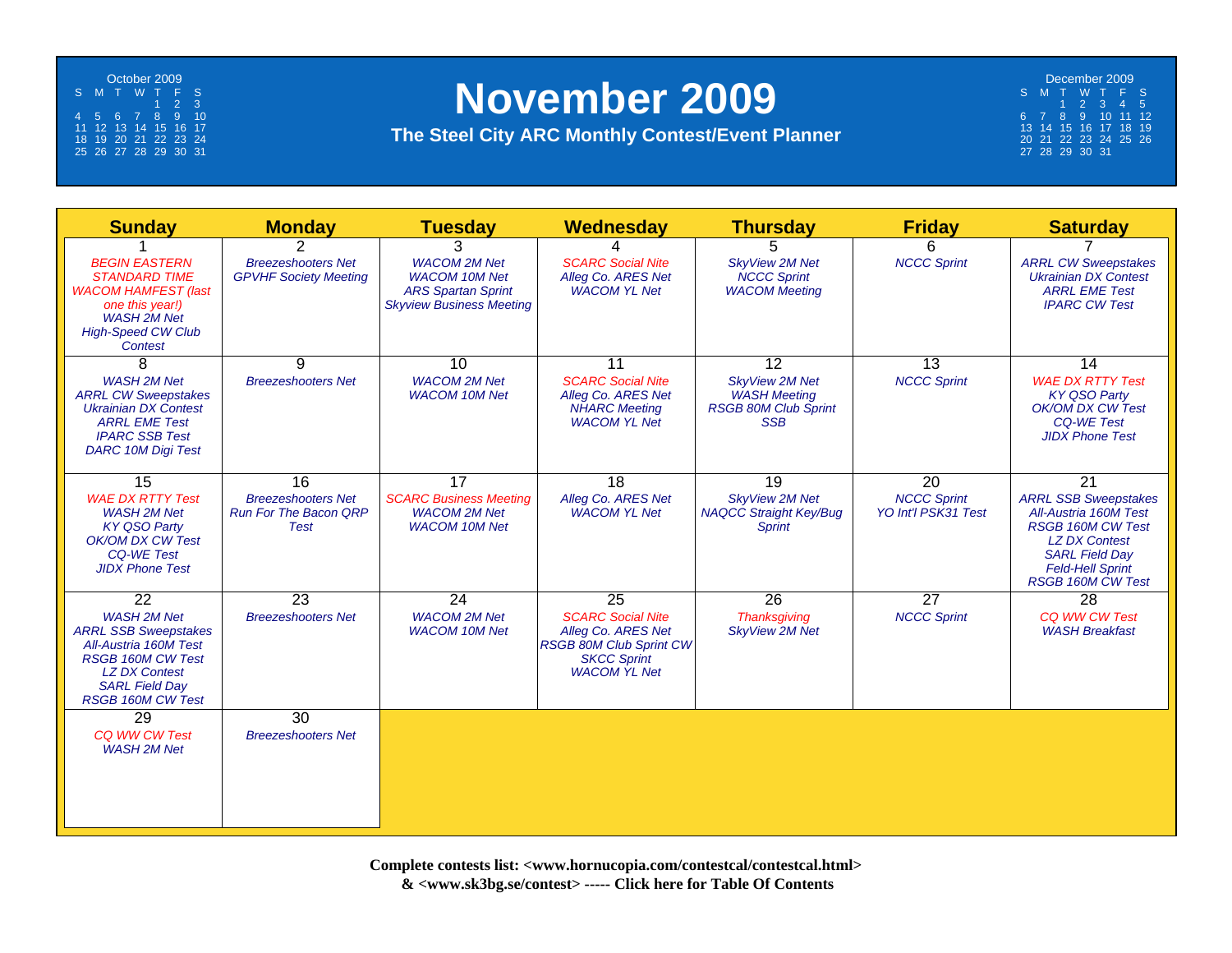<span id="page-6-0"></span>November 2009 S MT WT F S1234567 8 9 10 11 12 13 14 15 16 17 18 19 20 21 22 23 24 25 26 27 28 29 30

### **December 2009**

**The Steel City ARC Monthly Contest/Event Planner**

January 2010 S M T W T F S 1 23456789 10 11 12 13 14 15 16 17 18 19 20 21 22 23 24 25 26 27 28 29 30  $\frac{24}{31}$ 

| <b>Sunday</b>                                                                                                                                        | <b>Monday</b>                                                                        | <b>Tuesday</b>                                                                     | Wednesday                                                                                                                       | <b>Thursday</b>                                                                                    | <b>Friday</b>                                                          | <b>Saturday</b>                                                                                                                              |  |  |
|------------------------------------------------------------------------------------------------------------------------------------------------------|--------------------------------------------------------------------------------------|------------------------------------------------------------------------------------|---------------------------------------------------------------------------------------------------------------------------------|----------------------------------------------------------------------------------------------------|------------------------------------------------------------------------|----------------------------------------------------------------------------------------------------------------------------------------------|--|--|
|                                                                                                                                                      |                                                                                      | <b>WACOM 2M Net</b><br><b>WACOM 10M Net</b><br><b>Skyview Business Meeting</b>     | 2<br><b>SCARC Social Nite</b><br>Alleg Co. ARES Net<br><b>WACOM YL Net</b>                                                      | 3<br><b>SkvView 2M Net</b><br><b>WACOM Meeting</b><br><b>ARCI Top Band Contest</b>                 | 4<br><b>ARRL 160M Test</b>                                             | 5<br><b>ARRL 160M Test</b><br><b>ARRL EME Test</b><br><b>TARA RTTY Melee</b><br><b>TOPS Activity Test</b><br>Wake Up! QRP Sprint             |  |  |
| 6<br><b>WASH 2M Net</b><br><b>ARRL 160M Test</b><br><b>ARRL EME Test</b><br><b>TOPS Activity Test</b>                                                | $\overline{7}$<br><b>Breezeshooters Net</b><br><b>GPVHF Society Meeting</b>          | 8<br><b>WACOM 2M Net</b><br><b>WACOM 10M Net</b>                                   | 9<br><b>SCARC Social Nite</b><br>Alleg Co. ARES Net<br><b>WACOM YL Net</b><br><b>NHARC Meeting</b><br><b>ARS Spartan Sprint</b> | 10<br><b>SkyView 2M Net</b><br><b>WASH Meeting</b><br><b>NAQCC Straight Key/Bug</b><br><b>Test</b> | $\overline{11}$                                                        | $\overline{12}$<br><b>ARRL 10M Test</b><br><b>Feld-Hell Sprint</b><br><b>MDXA PSK DeathMatch</b><br><b>Int'l Naval Test</b><br>NA High Speed |  |  |
| $\overline{13}$<br><b>ARRL 10M Test</b><br><b>WASH 2M Net</b><br><b>MDXA PSK DeathMatch</b><br><b>Int'l Naval Test</b><br><b>SKCC Weekend Sprint</b> | 14<br><b>Breezeshooters Net</b>                                                      | 15<br><b>SCARC Business Meeting</b><br><b>WACOM 2M Net</b><br><b>WACOM 10M Net</b> | 16<br>Alleg Co. ARES Net<br><b>WACOM YL Net</b>                                                                                 | 17<br><b>SkyView 2M Net</b>                                                                        | $\overline{18}$<br><b>AGB Party Contest</b><br><b>Russian160M Test</b> | 19<br>OK DX RTTY Test<br><b>RAC Winter Test</b><br><b>Croatian CW Test</b>                                                                   |  |  |
|                                                                                                                                                      | NA High Speed Meteor Scatter Winter Rally                                            |                                                                                    |                                                                                                                                 |                                                                                                    | Lighthouse X-Mas                                                       |                                                                                                                                              |  |  |
| 20<br><b>WASH 2M Net</b><br><b>Croatian CW Test</b><br><b>ARCI Holiday Sprits</b><br><b>Homebrew Test</b>                                            | $\overline{21}$<br><b>Breezeshooters Net</b><br><b>Run For The Bacon QRP</b><br>Test | 22<br><b>WACOM 2M Net</b><br><b>WACOM 10M Net</b>                                  | $\overline{23}$<br><b>SCARC Social Nite</b><br>Alleg Co. ARES Net<br><b>WACOM YL Net</b><br><b>SKCC Sprint</b>                  | 24<br><b>SkyView 2M Net</b>                                                                        | $\overline{25}$<br><b>Christmas Day</b>                                | 26<br><b>WASH Breakfast</b><br><b>DARC X-Mas Test</b><br><b>Stu Perry TopBand Test</b>                                                       |  |  |
| <b>Lighthouse X-Mas Lights QSO Party</b>                                                                                                             |                                                                                      |                                                                                    |                                                                                                                                 |                                                                                                    |                                                                        |                                                                                                                                              |  |  |
| $\overline{27}$<br><b>WASH 2M Net</b><br><b>Stu Perry TopBand Test</b><br>PODXS 070 Club QRP<br>Scramble<br><b>RAEM Test</b>                         | 28<br><b>Breezeshooters Net</b>                                                      | 29<br><b>WACOM 2M Net</b><br><b>WACOM 10M Net</b>                                  | 30<br><b>SCARC Social Nite</b><br>Alleg Co. ARES Net<br><b>WACOM YL Net</b>                                                     | 31<br><b>New Years Eve</b><br><b>SkyView 2M Net</b>                                                |                                                                        |                                                                                                                                              |  |  |
|                                                                                                                                                      | <b>Lighthouse X-Mas Lights QSO Party</b>                                             |                                                                                    |                                                                                                                                 |                                                                                                    |                                                                        |                                                                                                                                              |  |  |

**Complete contests list: <www.hornucopia.com/contestcal/contestcal.html> & <www.sk3bg.se/contest> ----- [Click here for Table Of Contents](#page-1-0)**